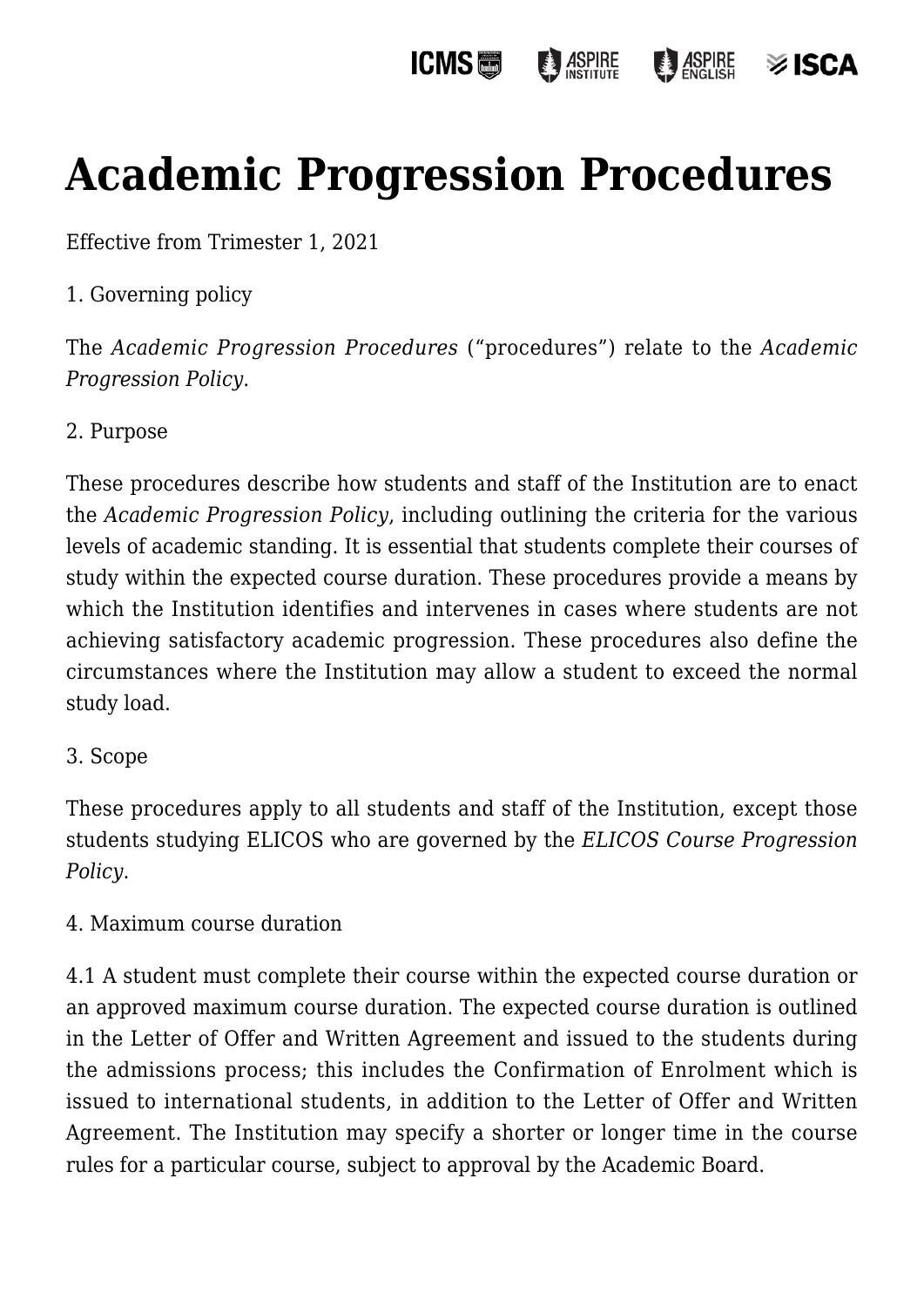

4.2 The maximum time for completion is calculated from the first day of the first study period of a student's enrolment in their course to the last day of the projected completion study period, and is based on their chosen study load, either full-time or part-time. The required number of study periods for full-time and/or part-time study loads are outlined in the accreditation documents for each course.

4.3 The maximum time for course completion is reduced on a pro-rata basis where a student is granted credit towards their course.

4.4 Due to extenuating circumstances, students who fail to complete within the expected course duration or an approved maximum course completion time and who can reasonably be expected to meet the course requirements within two additional study periods (inclusive of any intervention strategies employed by the Institution and the student during the student's study) may apply for an extension of time.

5. Normal study load, accelerated study load and credit overload

5.1 The full-time study load can be found in the course progression rules and requirements of each course. The typical full-time study load (for students who are not on work integrated learning) in one study period is:

- no more than 9 credit points and no less than 6 credit points (a total of 24 credit points per year) for undergraduate courses; and
- no more than 12 credit points and no less than 8 credit points (a total of 32 credit points per year) for postgraduate courses.

5.2 The accelerated study load (for students who are not on work integrated learning) in one study period is:

- 12 credit points (36 credit points per year) for undergraduate courses; and
- 16 credit points (48 credit points per year) for postgraduate courses.

5.3 Students undertaking a work integrated learning placement, must complete additional credit points to the aforementioned to achieve a full-time study load.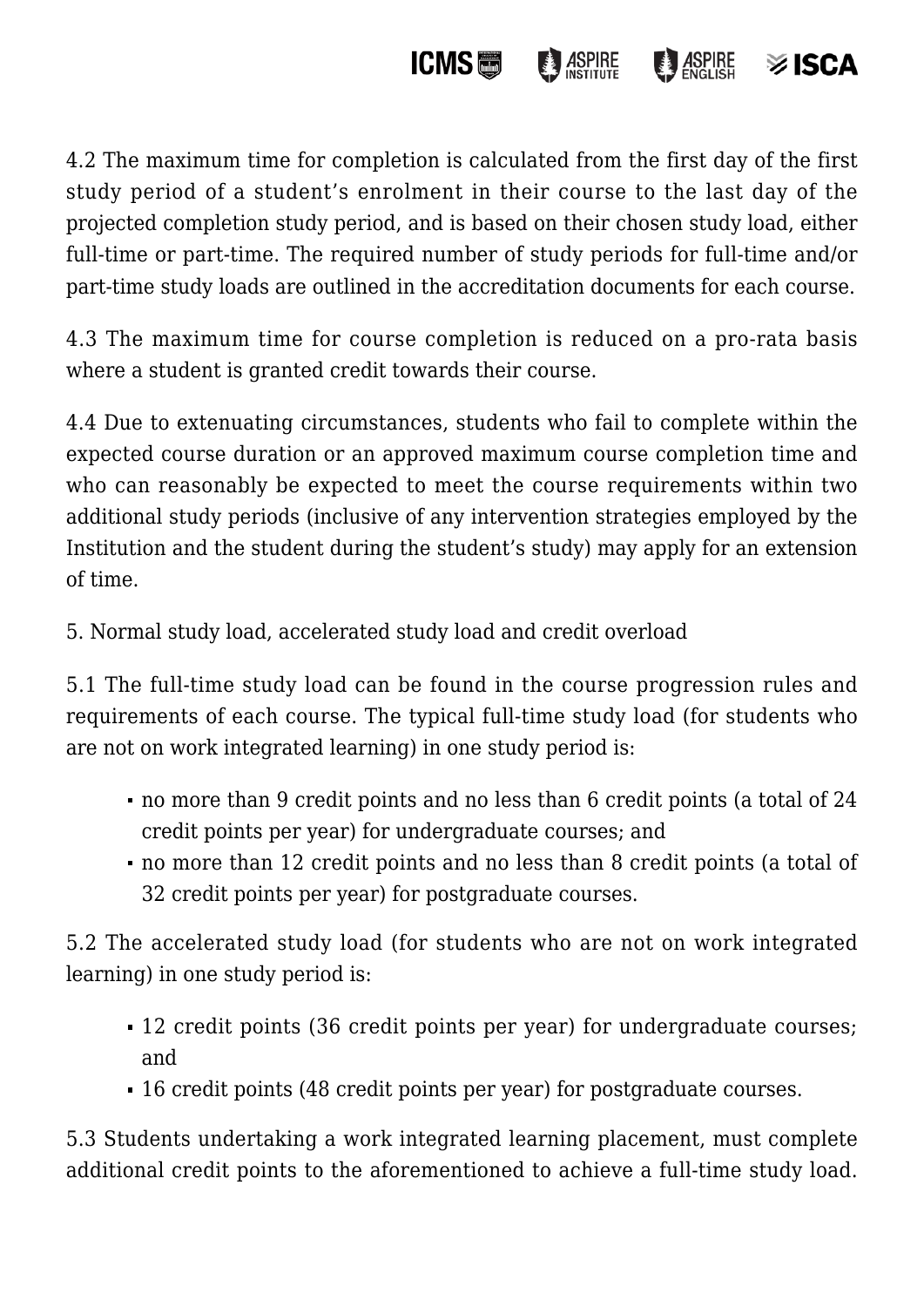The credit requirements are as follows:

6 credit points per study period for undergraduate courses; and

**ICMS** 

**ASPIRE** 

**ASPIRE** 

≫ ISCA

8 credit points per study period for postgraduate courses.

5.4 In exceptional cases, for example where a student has progressed successfully in previous teaching periods and requires a subject overload of one additional subject to complete the course, approval for a higher study load can be attained. An overload in one study period can be defined as:

- 15 credit points for undergraduate courses; and
- 20 credit points for postgraduate courses.

5.5 In each enrolled study period, international students must study at least one subject that is not by online learning, unless a student is completing the last subject of their course.

6. Repeated fails in a subject

6.1 At the end of the study period, a student who fails the same subject for a second time will be deemed as on "Probation" and must seek academic advice from the Program Manager about their suitability for the course and prior to enrolling in the next study period.

6.2 A student who fails the same subject a third time will be excluded from the course for failing to meet satisfactory academic progression.

6.3 Domestic students must meet the 50% pass rate of their total attempted units across their course of study (once they have completed 4 or more subjects in a sub-bachelor level course, or 8 or more units in bachelor and above level courses) requirement to remain eligible to access FEE HELP. Students who fail to meet this requirement are not eligible to access FEE HELP in the subsequent study period. Students not eligible for FEE HELP are able to pay their own fees until their pass rate improves sufficiently to be eligible for FEE HELP once more (see FEE HELP guidelines here).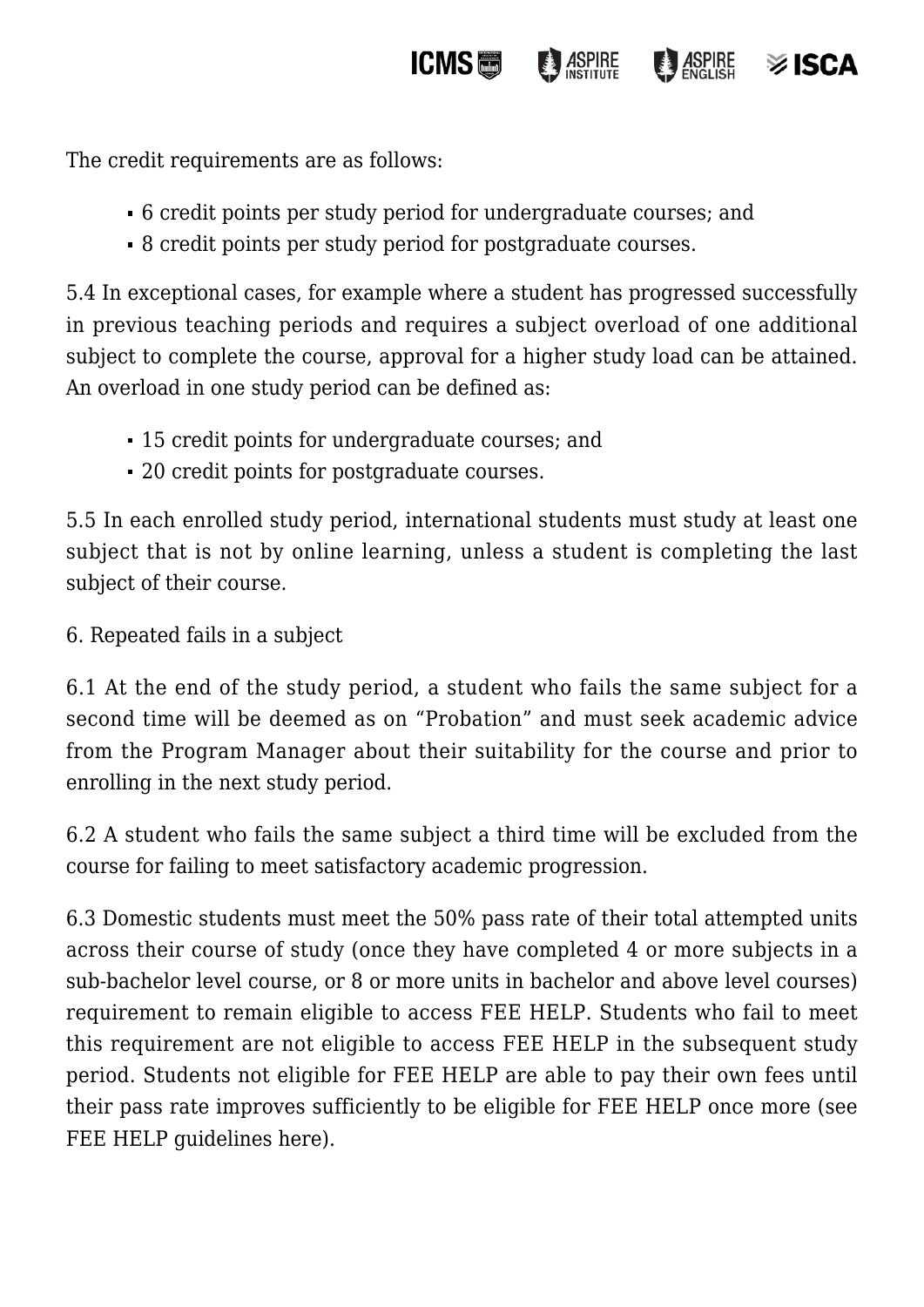**ICMS**圖 ASPIRE  $\frac{1}{2}$  ASPIRE  $\otimes$  ISCA

7. Procedures for monitoring academic progression

7.1 The procedures outlined in paragraphs 7.2 to 7.8 are applied to each undergraduate and postgraduate student's trimester/semester results to determine the students' academic performance, academic standing and progression status. Appropriate interventions are approved by the Board of Examiners and communicated to, and discussed with, students to support their successful progression towards completions within the expected or approved course duration.

7.2 Students' academic progress is monitored at different points within and across each study period.

*7.3 Early study period – informal review*

7.3.1 During each study period, lecturers monitor the participation, engagement and progress of the students in their class, implementing early intervention, if necessary, to enable students to achieve academic success.

7.3.2 If in the first three weeks of the study period, a student is showing indications of low or no participation, engagement and/or progress, such as listed below, the lecturer advises, encourages and supports the student to improve their academic performance:

- poor attendance;
- lack of participation in class or online lecture;
- lack of engagement with learning resources or online activity;
- did not submit the first assessment; or
- failed an early assessment task.

# *7.4 Mid-study period formal review for early intervention*

7.4.1 During the mid-study period, lecturers formally identify students as described in paragraph 7.3 by completing the relevant form.

7.4.2 The lecturer completes a form (normally in Weeks 6-7), indicating those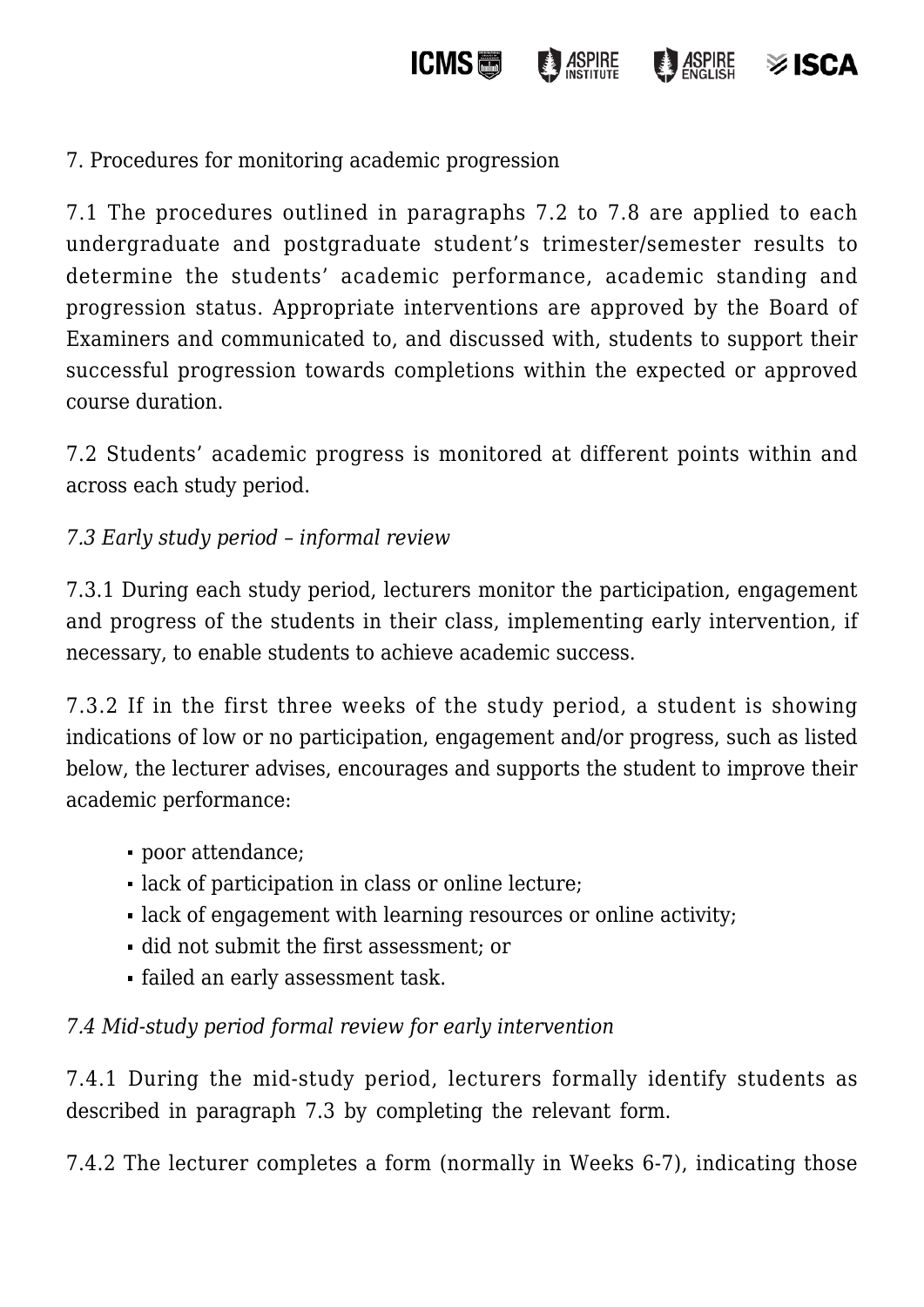

students that appear to be at risk of not progressing satisfactorily and outline any existing interventions that are in place. The Student Centre and the Student Success Centre (SSC) subsequently communicates with those students identified with the aim of assisting students to improve their academic performance. The Student Centre shares the details of these early intervention notifications with Program Managers, the Academic Consulting Office and the Student Success Centre to inform their subsequent conversations with the individual students.

7.4.3 Depending on the nature of the lack of participation, engagement and/or progress, advice to the student from the SSC may include referring students to specialist support areas such as the:

- Student Success Centre for assistance with academic, literacy and study skills;
- Academic Consulting Office for progression and academic advice;
- Wellness Team for personal issues affecting study or personal matters; or
- Peer Assisted Learning (PALS) program for less formal subject specific support.

7.4.5 Students are responsible for acting on these early intervention notifications as suggested by the SSC so that they can improve their academic performance.

# *7.5 End of study period – formal review of Academic Standing*

7.5.1 At the end of each study period, after grades are finalised by the Board of Examiners, Academic Standing is determined for each student on the basis of the credit load successfully completed and passed in the current study period, together with the level of academic standing at the end of the previous study period.

7.5.2 The criteria for determining Levels of Academic Standing are detailed in Table 1 below.

7.5.3 Any student with the level of Academic Standing other than Good Standing will be deemed to be at risk of not achieving satisfactory academic progression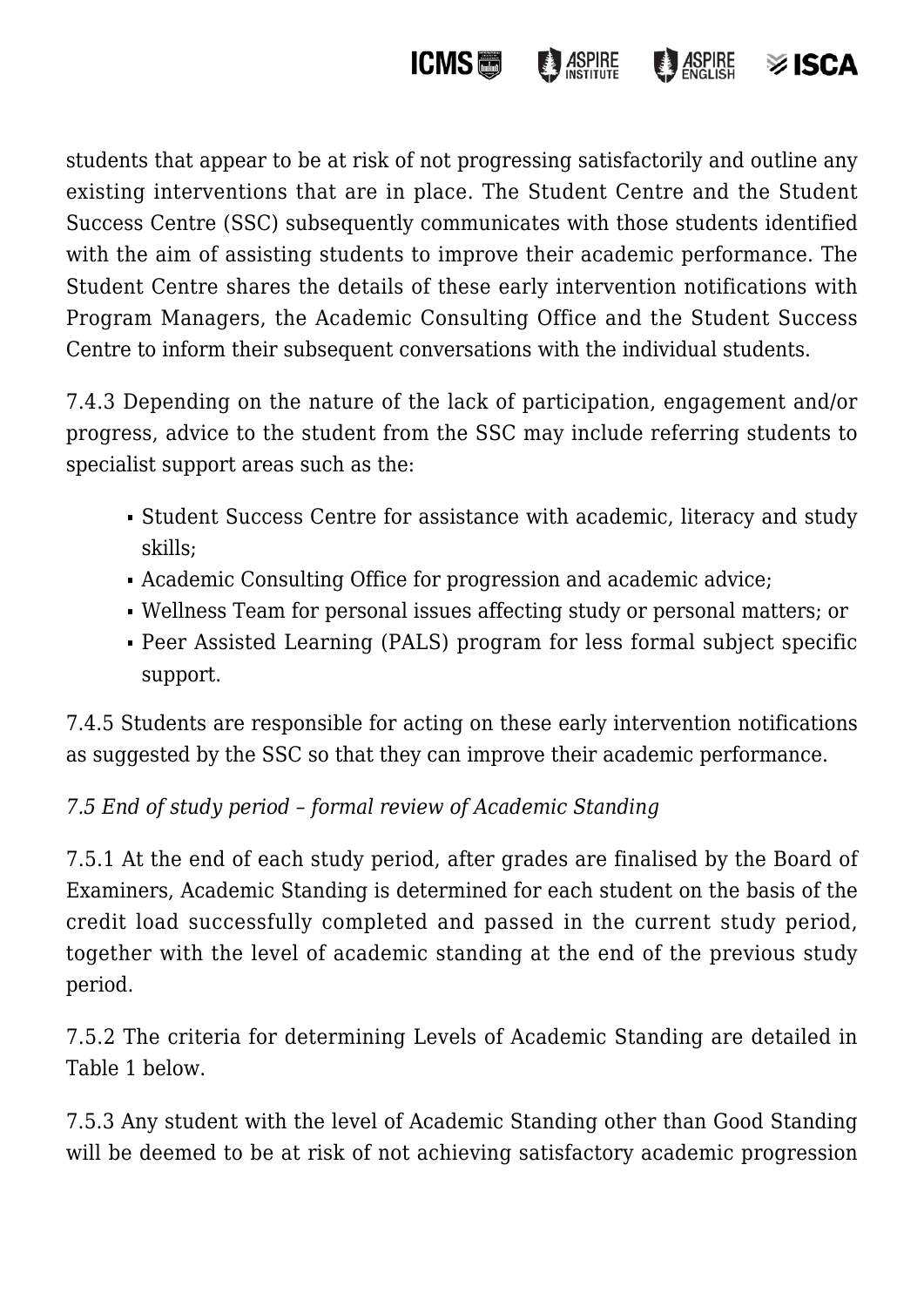and is further considered by the Board of Examiners.

7.5.4 The Board of Examiners considers each case individually and determine appropriate intervention strategies to support the student to succeed in their next study period.

**ICMS圖** 

**ASPIRE** 

 $\frac{1}{2}$  ASPIRE

 $\frac{1}{2}$  ISCA

7.5.5 Intervention strategies include, but are not limited to:

- specialist support from the SSC;
- support from the Wellness Team, where disabilities, wellbeing or medical conditions are impacting on the student's ability to participate or progress (in these cases, referral to other types of external support may be required);
- referral to an academic staff member for additional instruction/advice
- reduced study load in a study period;
- specifying attendance, participation or online engagement requirements;
- specifying the subject(s) the student must undertake in the next enrolment period (e.g. repeating a specific subject);
- creating a study plan describing the order of subjects to be completed over the course duration; or
- other interventions appropriate to the case.

# *7.6 Notification to students for not meeting Academic Standing*

7.6.1 Those students at risk of not achieving satisfactory academic progress, are advised, by the Student Success Centre, of their level of academic standing and are provided with targeted information concerning the intervention strategies and processes specific to their academic standing and associated needs. Students are responsible for acting on intervention strategies to ensure that they continue to meet academic progression requirement in the course.

7.6.2 Recommendations and actions are emailed to the student by the Registrar within 10 working days after the Board of Examiners meeting, and the information is recorded in the Student Record Management System.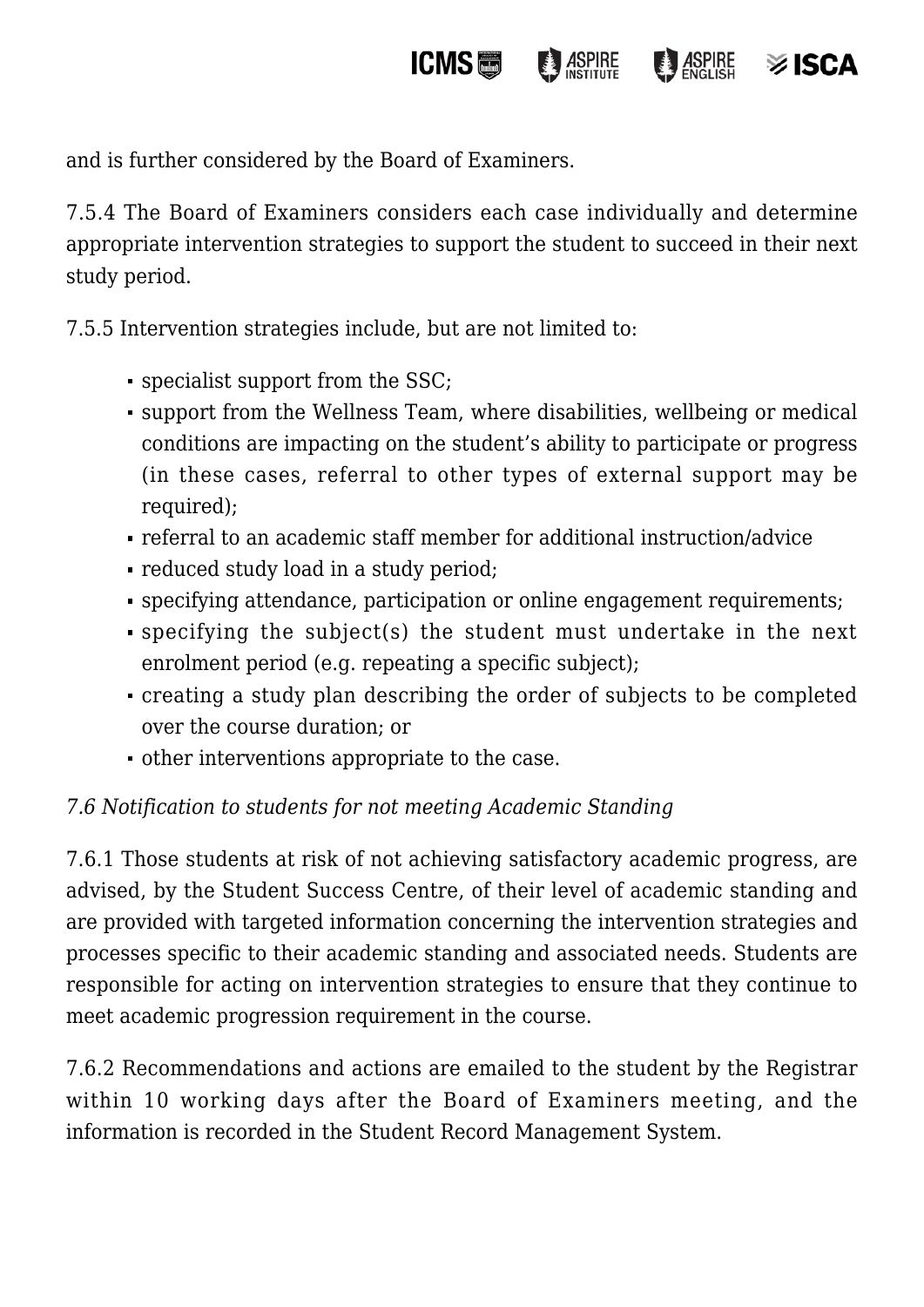#### **ICMS ASPIRE**  $\frac{1}{2}$  ASPIRE  $\otimes$  ISCA

7.6.3 Domestic students who do not meet satisfactory course progress are informed of their eligibility to access FEE HELP in subsequent study periods.

7.6.4 International students are also advised of the possible consequences of not improving their academic performance including the risk of having their student visa cancelled by the Department of Home Affairs (DHA).

## *7.7 Notification for suspension of enrolment*

7.7.1 At the end of each study period, students who have been deemed as "Suspension" (SUS) for not meeting academic progression for three successive study periods by the Board of Examiners, have their enrolment suspended and be required to take a break from their studies, typically for two study periods as determined by the Board of Examiners, but has an automatic right of re-admission to the current version of same course at the end of the suspension (subject to availability).

7.7.2 During the two study periods of suspension a student cannot enrol in any subject that would be undertaken during the suspension period and must agree to an intervention strategy with their Program Manager (or delegate) before their return to studies.

7.7.3 This intervention strategy (outlined in 7.4) must include agreed subjects for enrolment and be submitted along with the student's application for readmission.

7.7.4 A student who applies successfully for re-admission following a period of suspension, are placed on "Probation" (PRO) standing for the initial study period.

*7.8 Notification of Intention to Report/Cancel to students failing to maintain satisfactory academic progression*

7.8.1 At the end of each study period, students who have been deemed as "Exclusion" (EXC) by the Board of Examiners, are issued with a notice of intention to report or cancel letter via email from the Registrar.

7.8.2 The notice of intention to report/cancel letter includes information about the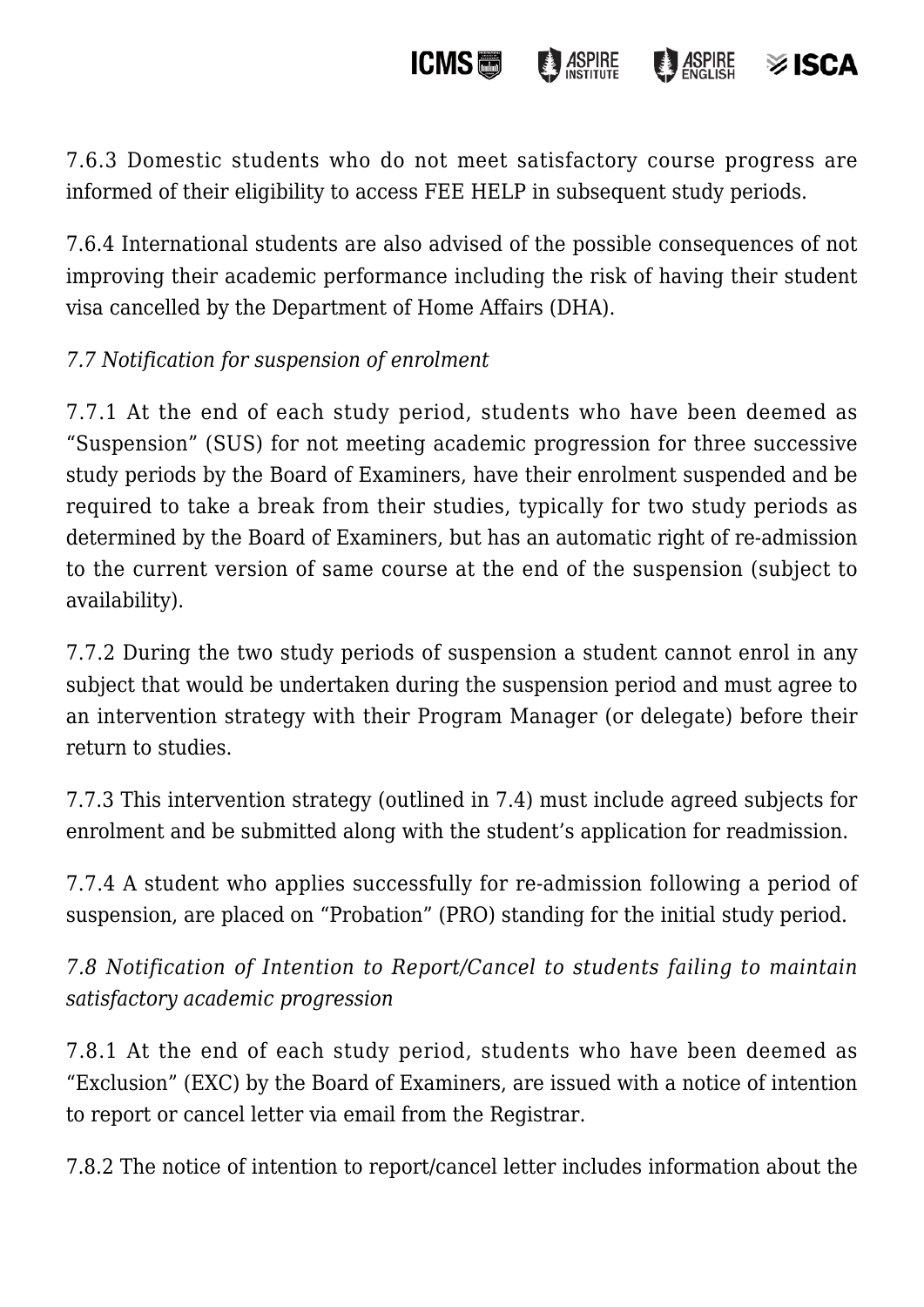student's right to request a review of the decision within 20 working days by lodging a formal complaint. Refer to the Complaints and Appeals Policy and Complaints and Appeals Procedures.

**ICMS**圖

**ASPIRE** 

**B** ASPIRE

 $\frac{1}{2}$  ISCA

7.8.3 All students excluded on this basis are ineligible to re-enter the Institution in same or another course for a period of two years.

Table 1: Levels of Academic Standing

| Level of<br>Academic<br>Standing | Definition                                                                                        | Types of Action or Intervention                                                                                                                                                                 |
|----------------------------------|---------------------------------------------------------------------------------------------------|-------------------------------------------------------------------------------------------------------------------------------------------------------------------------------------------------|
| Good Standing<br>(GS)            | Have passed 51% or more of<br>total credit points enrolled in<br>the study period                 | Issue "Good Standing" Letter.<br>No intervention required.                                                                                                                                      |
| At Risk (AR)                     | Have passed less than 51% of<br>total credit points enrolled in<br>the study period               | Issue "At Risk" Letter and<br>outline the intervention<br>strategy as determined by the<br>Board of Examiners. Refer to<br>paragraph 7.5.                                                       |
| Conditional<br>Enrolment<br>(CE) | Have passed less than 51% of<br>total credit points enrolled in<br>two consecutive study periods  | Issue "Conditional Enrolment"<br>Letter outlining the<br>intervention and imposed<br>condition (if applicable) for re-<br>enrolment in the next study<br>period. Refer to paragraph 7.5.        |
| Suspension<br>(SUS)              | Have passed less than 51% of<br>total credit points enrolled in<br>three successive study periods | Issue "Suspension of<br>Enrolment" Letter outlining<br>the enrolment suspension<br>period of one or two study<br>periods as determined by the<br>Board of Examiners. Refer to<br>paragraph 7.6. |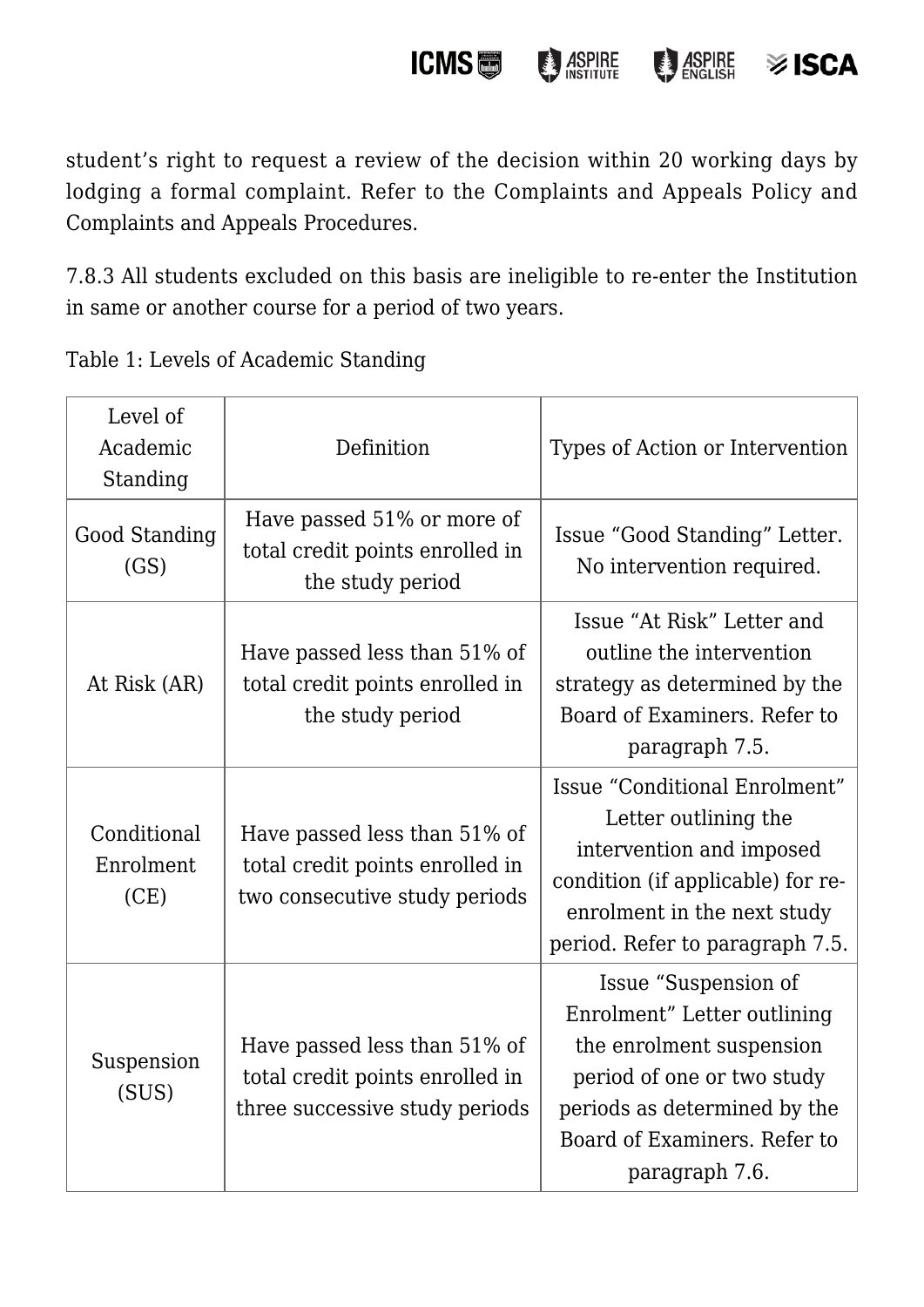**ICMS DESCRIPTION DESCRIPTION OF STREET SO ISCA** 

| Probation<br>(PRO) | Only applicable for students<br>who have:<br>• returned to study after the<br>Suspension period OR<br>• Failed to same subject twice<br>as per section 6 above.<br>Note: If the student passes<br>51% or more of total credit<br>points enrolled in the study<br>period, the student are<br>returned to "Good Standing"<br>If the student passes less than<br>51% of total credit points<br>enrolled in the study period,<br>the student is placed on<br>"Exclusion". | Issue "Good Standing" Letter<br>and no intervention required.<br><b>OR</b><br>Issue "Intention to<br>Report/Cancel" letter. See<br>below "Exclusion" level.                                                                                                                                                                                                                                                       |
|--------------------|-----------------------------------------------------------------------------------------------------------------------------------------------------------------------------------------------------------------------------------------------------------------------------------------------------------------------------------------------------------------------------------------------------------------------------------------------------------------------|-------------------------------------------------------------------------------------------------------------------------------------------------------------------------------------------------------------------------------------------------------------------------------------------------------------------------------------------------------------------------------------------------------------------|
| Exclusion<br>(EXC) | If the student returns from a<br>suspension (and while on<br>"Probation"), passes less than<br>51% of total credit points<br>enrolled, the student is<br>excluded<br><b>OR</b><br>Failed the same subject three<br>times.                                                                                                                                                                                                                                             | Issue "Intention to Report"<br>Letter for International<br>students.<br><b>OR</b><br>Issue "Intention to Cancel"<br>Letter to Domestic students.<br>Both letters outline the two<br>years exclusion period and the<br>student's right to lodge a<br>complaint about the decision<br>within 20 working days as per<br>the Complaints and Appeals<br><i>Policy</i> and <i>Complaints</i> and<br>Appeals Procedures. |

*7.9 Reporting of international students in PRISMS*

7.9.1 International students are reported to the Department of Education and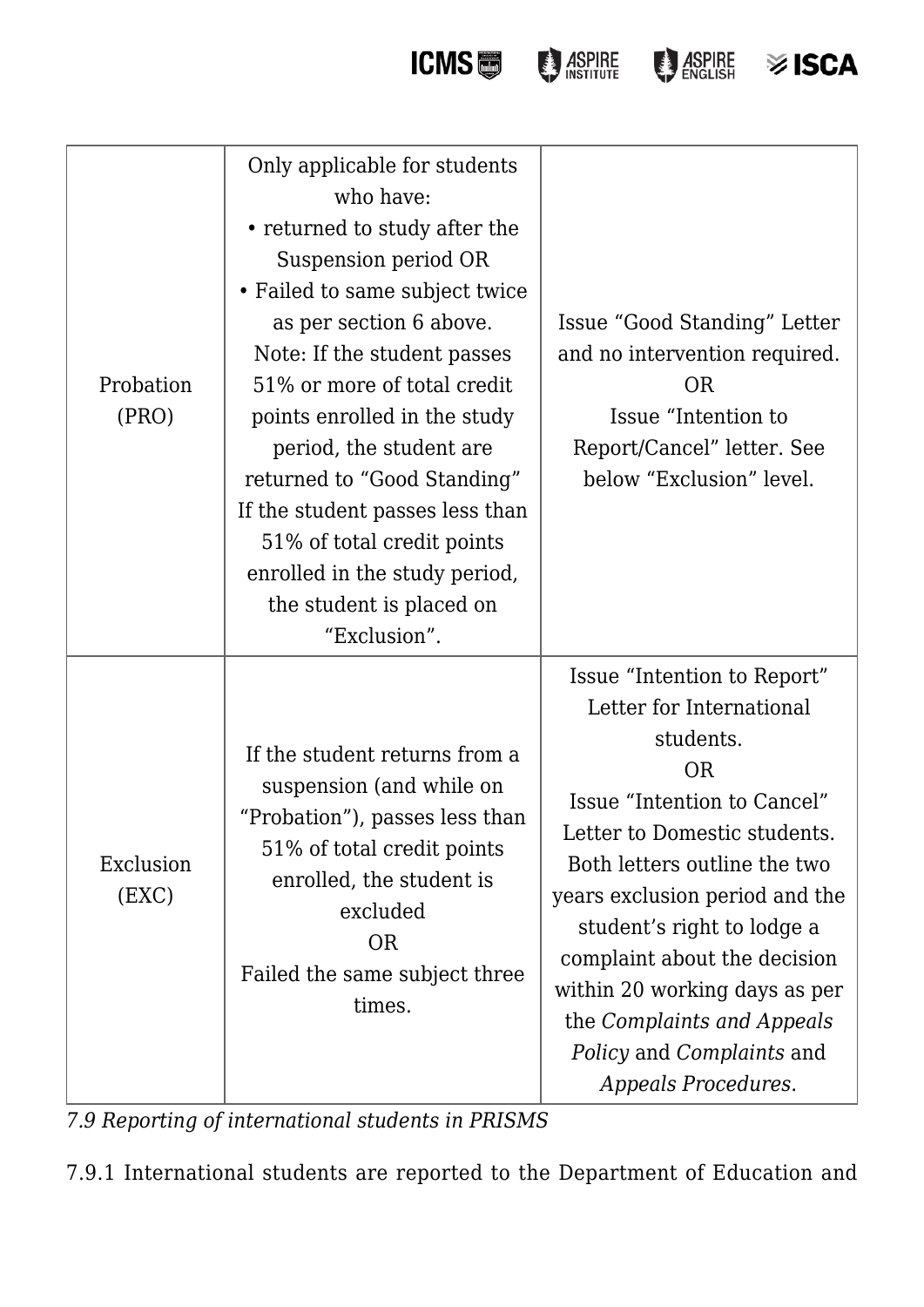Training (DET) and the Department of Home Affairs (DHA) for academic nonprogression. Exclusion decisions are not finalised and student's enrolment is not cancelled until:

**ICMS圖** 

**ASPIRE** 

 $\frac{1}{2}$  ASPIRE

 $\otimes$  ISCA

- the 20 working days allowed for lodging a complaint has elapsed;
- if the students lodges an internal appeal (after the outcome of a complaint), the appeal resolution process is complete and supports the decision to exclude; or
- if the student lodges an external appeal, the external review process is complete and supports the decision to exclude.

7.9.2 In the case of International students, satisfactory progression is also reviewed to assess if they can complete the course within the expected duration as stated on their Confirmation of Enrolment (National Code, Standard 8) and that the Institution has an obligation to notify the DET and DHA of students who have made unsatisfactory academic progress, which could result in the cancellation of their student visa.

7.9.3 The Institution may extend the duration of an international student's enrolment if the Institution has assessed that there are extenuating circumstances contributing to the student not achieving satisfactory academic progress or where the student is participating in an intervention strategy to improve their academic performance.

7.9.4 It is the student's responsibility to ensure any associated visa impacts are determined with DHA.

8. Compliance, monitoring and reporting

8.1.1 In accordance with the Standards for Higher Education, Section 1.3, Standard 4 and the National Code Standard 8, this procedure identifies students at risk of unsatisfactory progress and ensures the provision of specific support for students in this circumstance.

8.2.1 All decisions about academic progression are recorded in the Student